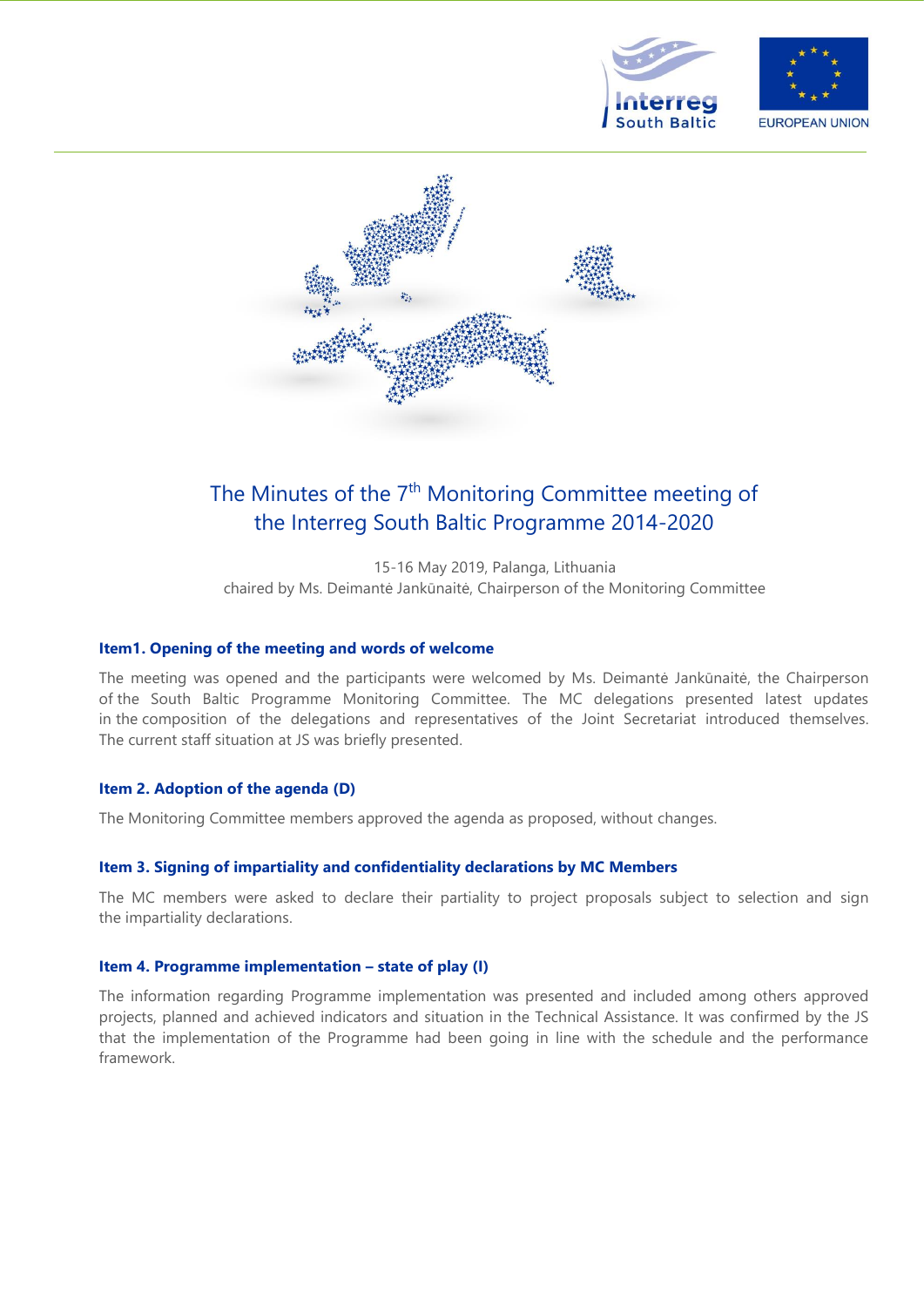

Minutes of the 7<sup>th</sup> Monitoring Committee meeting of the Interreg South Baltic Programme 2014-2020 | 2

#### **Item 5. Amendment of the Cooperation Programme (D)**

The Monitoring Committee agreed on introducing the following modifications to the Cooperation Programme:

- Modification of the co-financing rate for PAs 1-5 to 83%. The new rate will be applicable to the accounting year in which the modification occurred and to future accounting years.
- Transfers of allocation between the PAs.
- Modification in indicators for PA 1: removal of an output indicator in PA1 "number of enterprises receiving grants".

After the reallocation between Priority Axes, the allocation (counting the total eligible budget) in the Cooperation Programme is following:

- PA 1 11 807 951,38 EUR
- PA 2 <sup>48</sup> <sup>788</sup> 486,01 EUR
- $P_A$  3 17 453 495,95 EUR
- PA 4 <sup>11</sup> <sup>159</sup> 963,72 EUR
- $\blacksquare$  PA 5 5 317 726,85 EUR.

#### **Item 6. Assessment observations & recommendations (I)**

The conclusions and trends noticed during the  $6<sup>th</sup>$  call for proposals were summarized and possible scenarios of financial consequences of the project selection were presented. Assessment procedure, criteria as well as assessment results were presented.

## **Item 7. Selection of 6th call projects (D)**

The Monitoring Committee selected for funding the following projects with further conditions, clarifications, and/or recommendations included in the consolidated project assessments sheets:

SO 2.2: BSAM, Liquid Energy, WISA, BAPR

SO 3: Secmar

- SO 4: JOHANNA, AquaVIP
- SO 5: CROSSROADS, South Baltic Creative Clusters

At the same time the Monitoring Committee decided not to select the following projects:

- SO 2.2: Green housing technologies, Seaside 4.0, BaltGas
- SO 3: SB AIRPORT ACCESS MEDIA
- SO 4: Baltic Skills, Blue Skills
- SO 5: INFEED-NATURA2OOO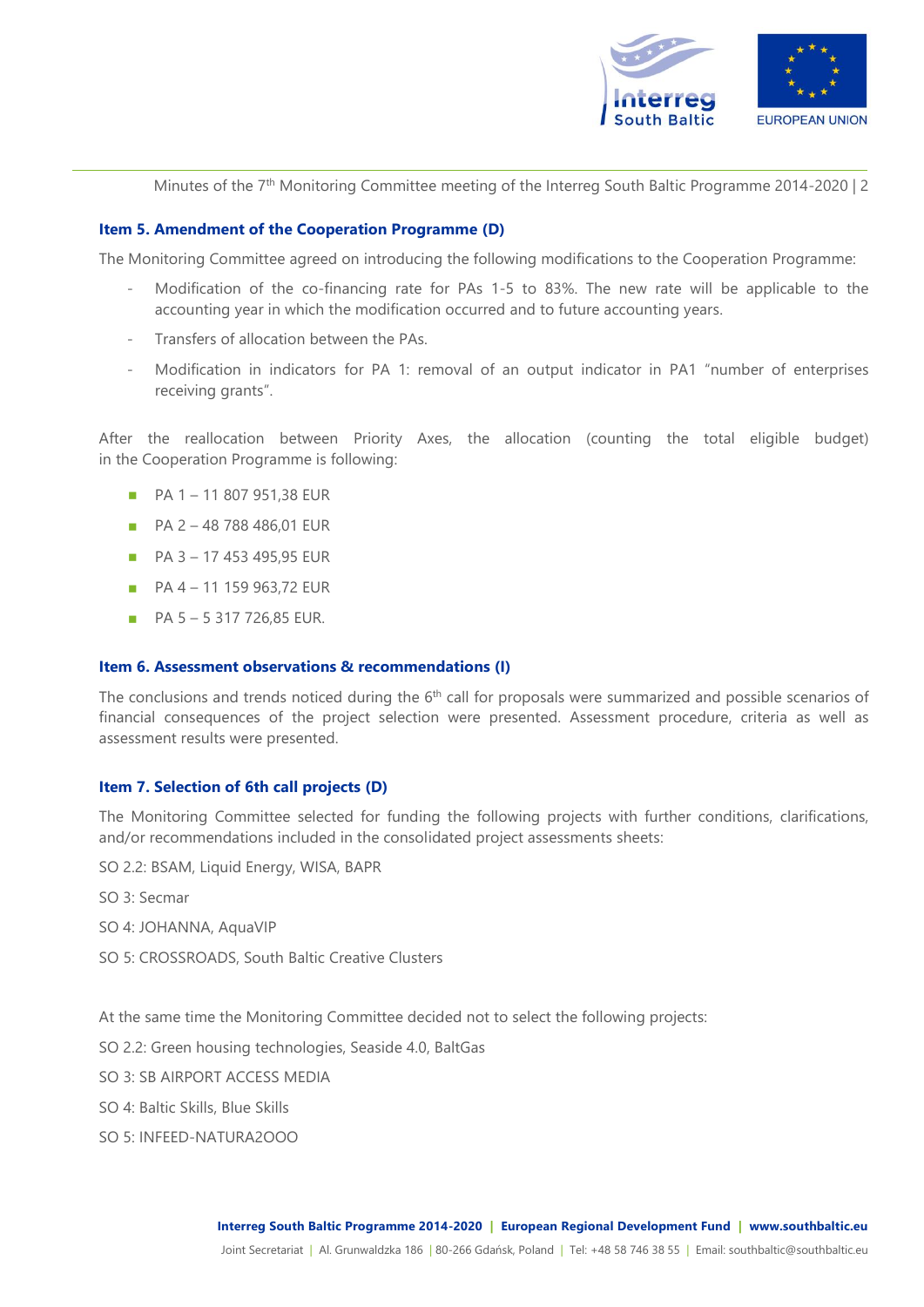

Minutes of the 7<sup>th</sup> Monitoring Committee meeting of the Interreg South Baltic Programme 2014-2020 | 3

Following the Monitoring Committee decision on the approval of the projects submitted under 6<sup>th</sup> call proposals, an analysis of the committed Programme resources was presented taking into the account the modification of the co-financing rate to 83% and shift of allocation between the PAs decided along with the amendment of the Cooperation Programme.

The Monitoring Committee agreed to start the contracting process for the projects: Liquid Energy, AquaVIP and South Baltic Creative Clusters if the amendment of the Cooperation Programme is approved by the European Commission.

Total eligible budget of the 6<sup>th</sup> call project selected for funding by the Monitoring Committee is 10 695 451,50 EUR.

#### **Item 8. Utilisation of Programme savings (I)**

The situation of financial resources in the Programme regarding the savings from the on-going projects within the priorities was discussed. The decision about the utilization of savings will be taken at the next Committee Meeting in April 2020.

#### **Item 9. Programme implementation schedule (D)**

The Monitoring Committee was provided with the proposed Programme implementation schedule consisting of the future activities planned to be carried out by the Programme. The timeline for the next Monitoring Committee meeting and informal meeting on the future Programme was agreed.

#### **Item 10. Changes to the Programme Manual (D)**

The scope of changes to the Programme Manual was presented. The updated Programme Manual was approved as proposed (PM attached to Minutes in track changes mode).

#### **Item 11. Annual Implementation Report in a nutshell (I/D)**

The Annual Implementation Report was presented and discussed by the members. The document was approved by the Monitoring Committee.

#### **Item 12. Preparations for the 2021-2027 perspective (D)**

The Monitoring Committee expressed interest in starting discussions about the future of the Programme and decided to schedule the 1<sup>st</sup> informal meeting for November 2019.

## **Item 13. Approval of the minutes specifying all decisions taken during the meeting (D)**

The decision Minutes as are presented were approved by the Monitoring Committee.

## **Item 14. Mid-term impact assessment (I)**

The report on the results of Programme mid-term evaluation was presented to the Monitoring Committee.